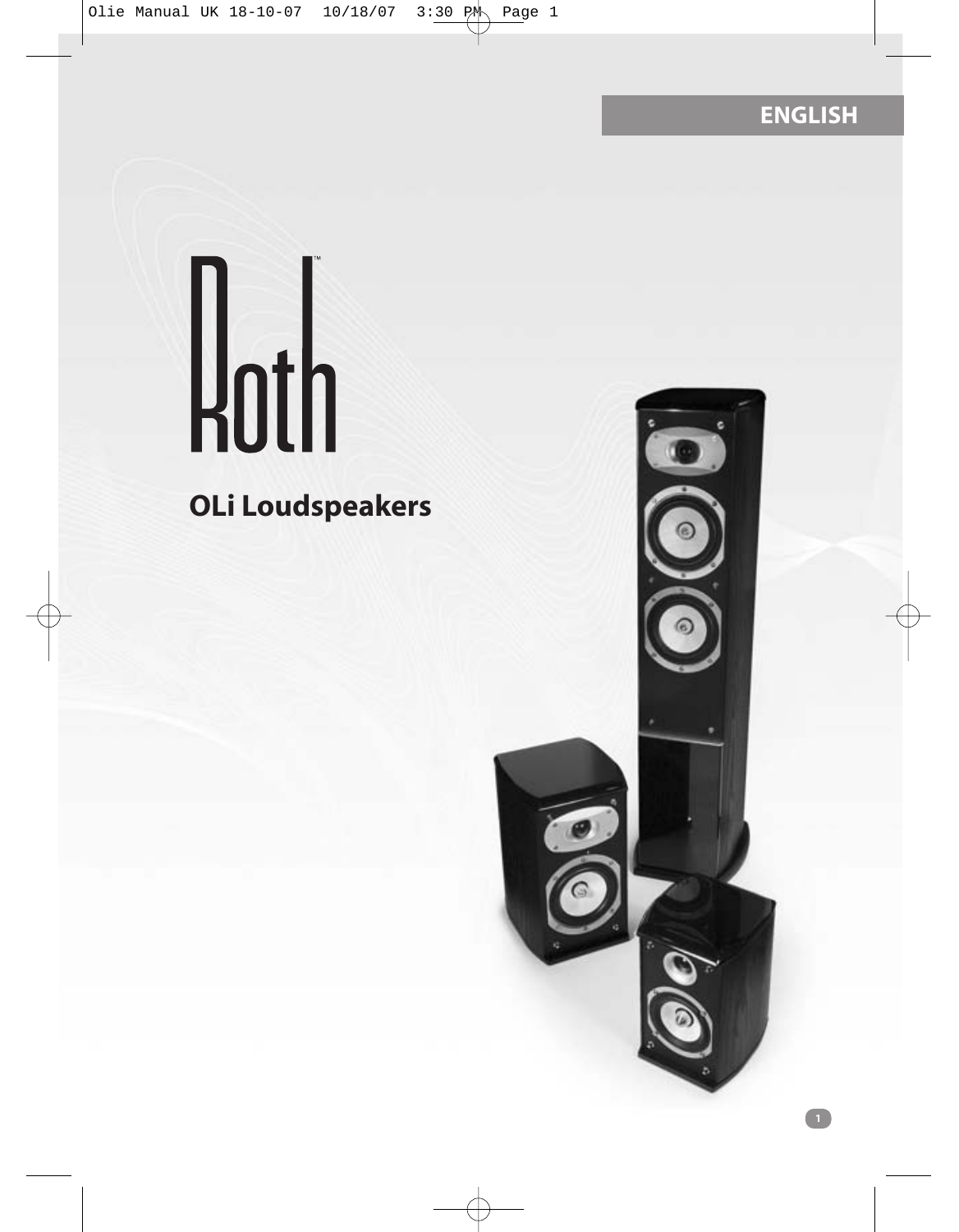#### **We are proud to bring you the Roth Audio OLi range of high-quality loudspeakers.**

These speakers were developed by a North American engineering team who have managed to combine astonishing audio quality with a beautiful finish and still keep things affordable.

We are delighted that they agreed to work with us on this project and are excited by the results. I was always hesitant to bring speaker systems to market, as the technology available today does not necessarily allow us to make significant improvements to what has been available before.

But, I and the team at Roth Audio believe that what we have here combines the very best use of technology, materials and design, to ultimately provide a loudspeaker which we can all be proud of.

I sincerely hope you have many hours of enjoyment listening to your music on these fine products.

James A. Roth, England, 2007.

Dedicated to the memory of: Ian Curtis, 15th July 1956-18th May 1980

And,

Special thanks to M.S, E.M., J.Z and M.B at Jam.

"I think I should have no other mortal wants, if I could always have plenty of music. It seems to infuse strength into my limbs and ideas into my brain. Life seems to go on without effort, when I am filled with music."

- George Eliot

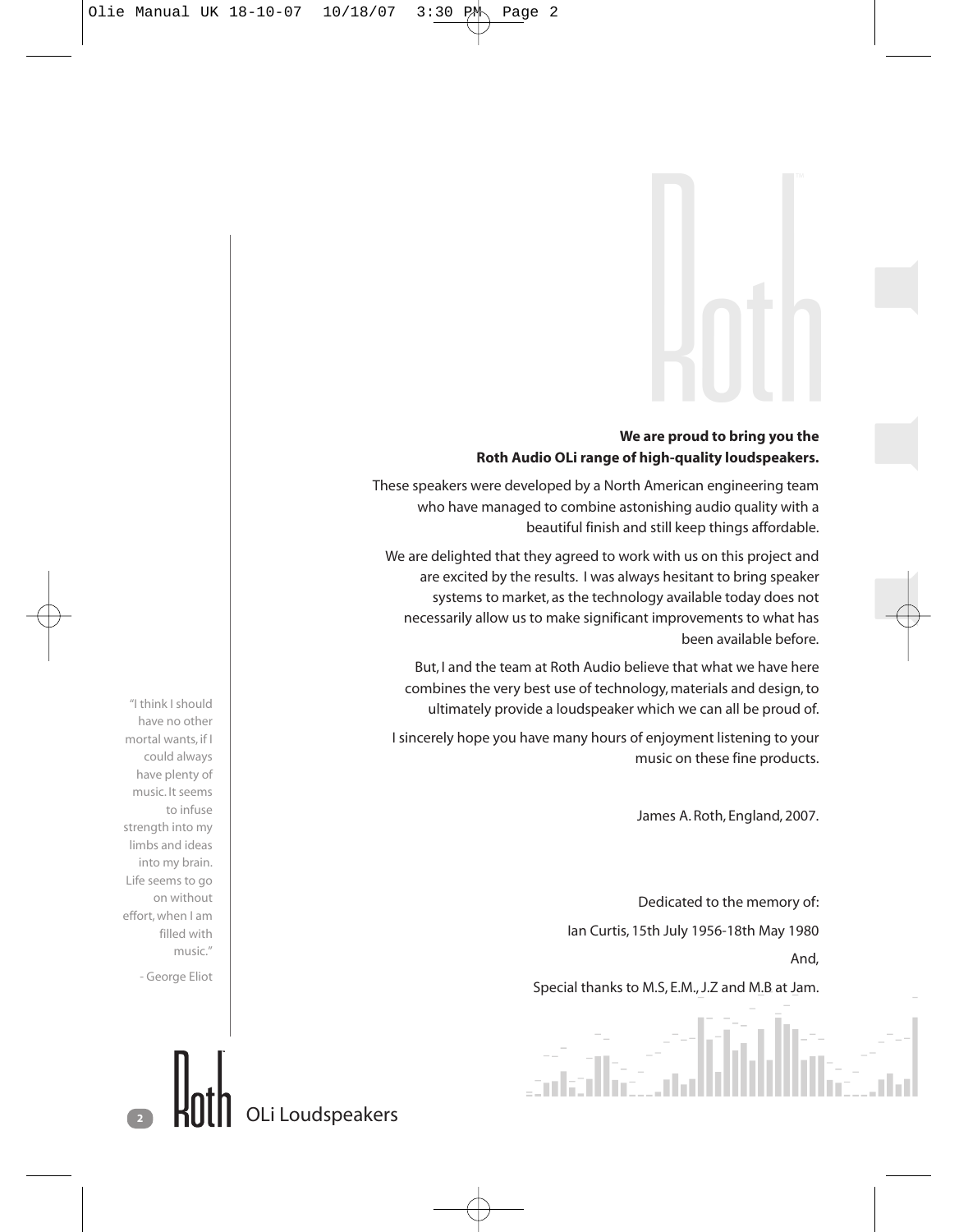**ENGLISH**



**3**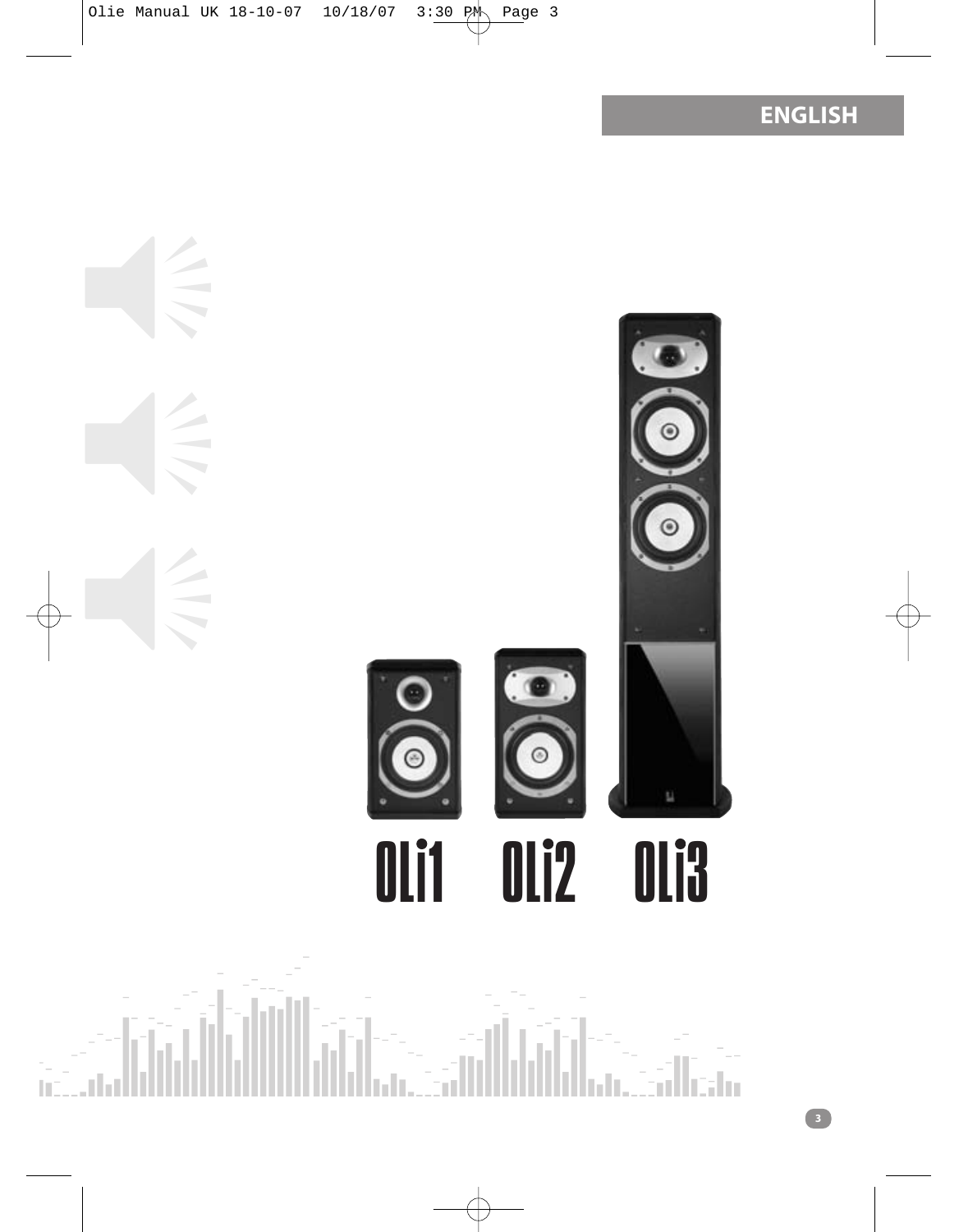#### Loudspeaker Placement

Placement of your loudspeakers will greatly affect their performance. The following guidelines should be considered:

- Placing the loudspeakers at least 6-8 feet (1.8-2.5m) apart will provide the best stereo sound and image.
- The shape of the room will affect the bass performance, especially when loudspeakers are placed in the corner of the room.
- Positioning the tweeters so that they play at the listeners ear level provides for optimum playback.
- Keeping the loudspeaker wire away from AC outlets will reduce interference.



"Without music life would be a mistake.."

> Friedrich Wilhelm Nietzsche

The shape of the listening room and the furnishings will change the way your system sounds.The bass frequencies will generally be affected by the positioning and treatment of the room.There will be more perceived bass when a speaker is moved closer to a wall boundry. In general, however, loudspeakers should be kept away from side walls as much as possible, as these surfaces can adversely affect the stereo imaging experienced at the listening position. Positioning the loudspeakers at least 12-15" away from the side walls will generally provide the best performance.

**<sup>4</sup>** OLi Loudspeakers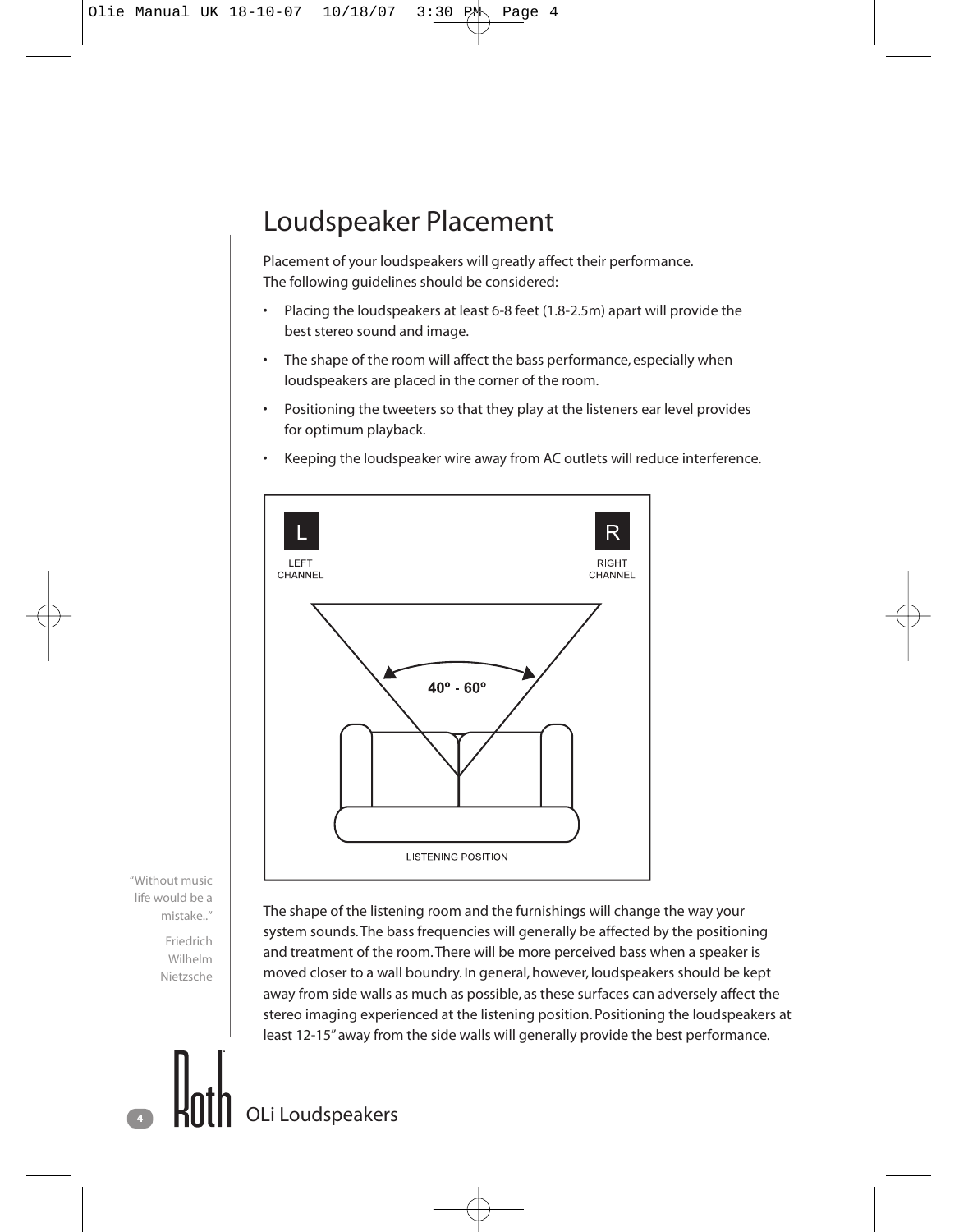#### Connecting the loudspeakers

Before any connections are made, please ensure that all equipment in the system is turned off. Loudspeaker wire throughout the system should be good quality, loudspeaker grade audio cable with polarity coding. For loudspeaker wire that runs less than 25 feet, the cable should be a minimum of 18 AWG, for loudspeaker wire that runs up to 50 feet, the cable should be 16 AWG and for loudspeaker wire that runs longer than 50 feet, the cable should be at least 14 AWG.

#### Installation

Remove 3/8" of insulation from the end of the loudspeaker wires to be connected. Connect the positive lead of the loudspeaker wire (indicated with a "+" or other marking) to the Red (or positive) loudspeaker terminal. Connect the other loudspeaker wire lead to the Black (or negative) loudspeaker terminal. Connect the opposite end of the loudspeaker wire to your amplifier making sure that the polarity is preserved ("+" to "+" or Red to Red, and "-" to "-" or Black to Black – see diagram).





On speakers that feature dual binding posts, remove the shorting straps when speakers are being bi-wired or bi-amplified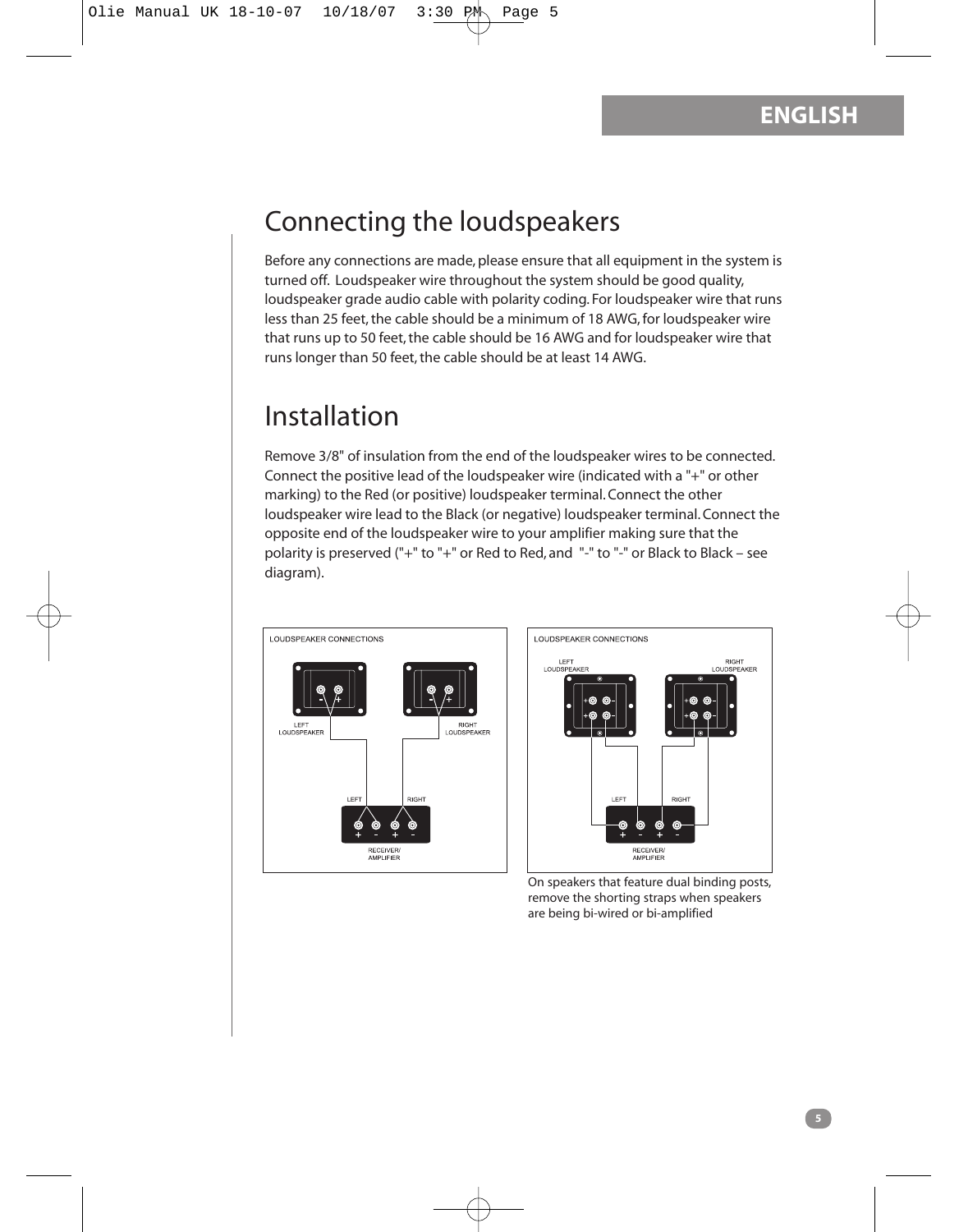#### Listening Test

To ensure that all connections have been made correctly, turn on your system and begin playback of material you are familiar with. Start off by listening at a low volume, then slowly raise the volume to a comfortable listening level. A proper stereo image should be present. If the loudspeakers do not produce a solid stereo image, please verify the wiring to ensure that the polarity of the connection is not reversed.

#### Maintenance

OLi loudspeakers are finished in a high gloss lacquer and black wood grain vinyl. Cleaning the loudspeakers should be done with a damp cloth. Chemical cleaners should be avoided, as they may damage the finish.

"Music is your own experience, your thoughts, your wisdom."

Charlie Parker

#### Service

Please contact your local authorised dealer or reseller

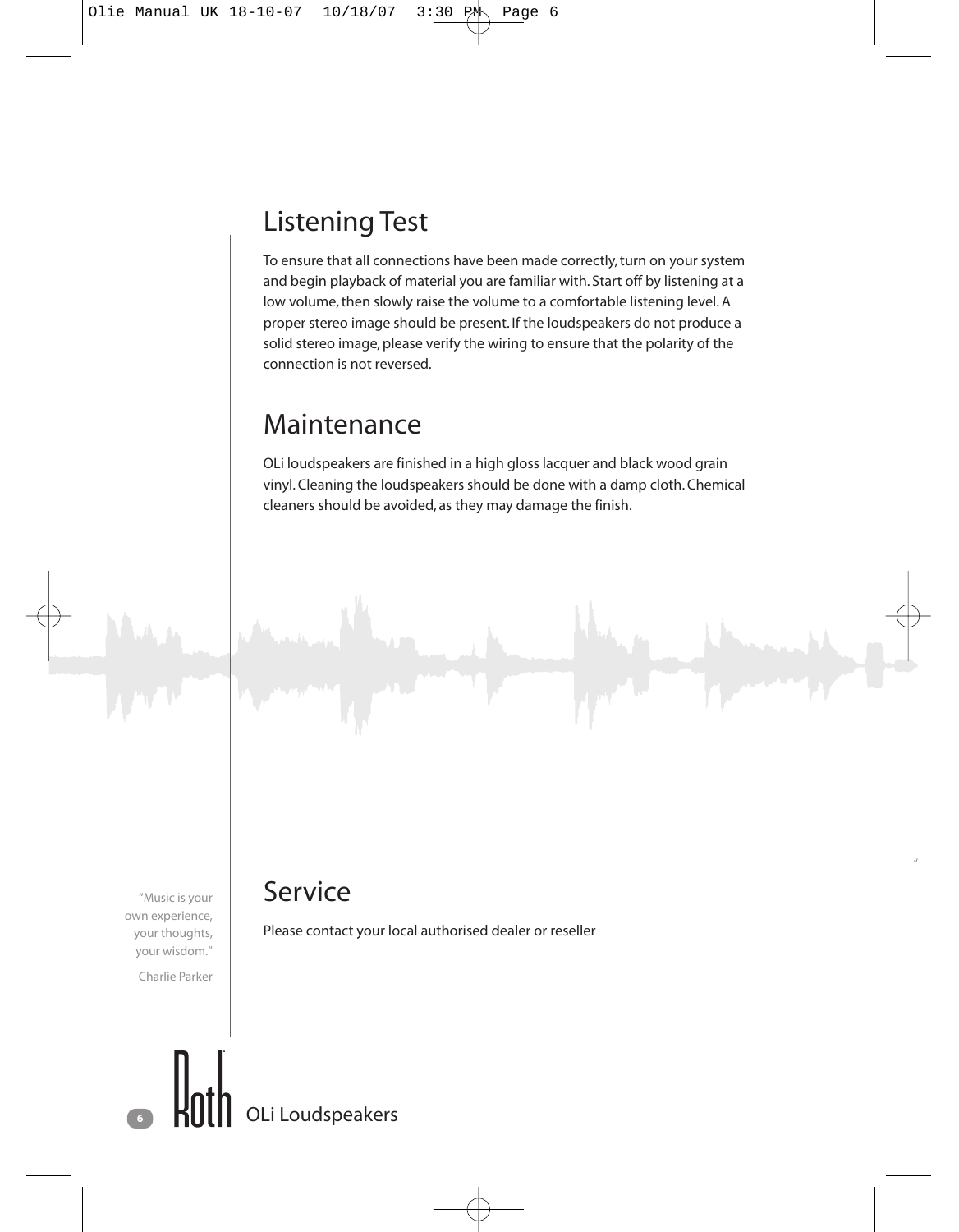#### **ENGLISH**

#### Specifications

#### **OLi 1**

*2-Way 4" Bookshelf Loudspeaker*

| Impedance:          | 8 Ohms                           |
|---------------------|----------------------------------|
| Sensitivity:        | 88dB                             |
| Frequency response: | $60$ Hz $\sim$ 20KHz             |
| Max Power Handling: | 100Watts                         |
| Woofers:            | 4" Woven Fiberglass Hybrid Cones |
| Tweeter:            | 1" Polymer Integrated Soft Dome  |
| Dimensions:         | 239 (H) x 152 (W) x 178(D) mm    |

#### **OLi 2**

*2-Way 5.25" Bookshelf Loudspeaker*

| Impedance:          | 8 Ohms                              |
|---------------------|-------------------------------------|
| Sensitivity:        | 88dB                                |
| Frequency response: | 55Hz~ 20KHz                         |
| Max Power Handling: | 100Watts                            |
| Woofers:            | 5.25" Woven Fiberglass Hybrid Cones |
| Tweeter:            | 1" Polymer Integrated Soft Dome     |
| Dimensions:         | 315 (H) x 180 (W) x 218(D) mm       |

## OLi2

OLi1

**OLi 3**

"Music expresses that which cannot be said and on which it is impossible to be silent."

Victor Hugo

#### *2.5-Way 5.25" Tower Loudspeaker*

| 2.5-Way 5.25″ Tower Loudspeaker |                                          |  |
|---------------------------------|------------------------------------------|--|
| Impedance:                      | 8 Ohms                                   |  |
| Sensitivity:                    | 90dB                                     |  |
| Frequency response:             | 45Hz~ 20KHz                              |  |
| Max Power Handling:             | 150Watts                                 |  |
| Woofers:                        | Dual 5.25" Woven Fiberglass Hybrid Cones |  |
| Tweeter:                        | 1" Polymer Integrated Soft Dome          |  |
| Dimensions:                     | 870 (H) x 205 (W) x 246 (D) mm           |  |